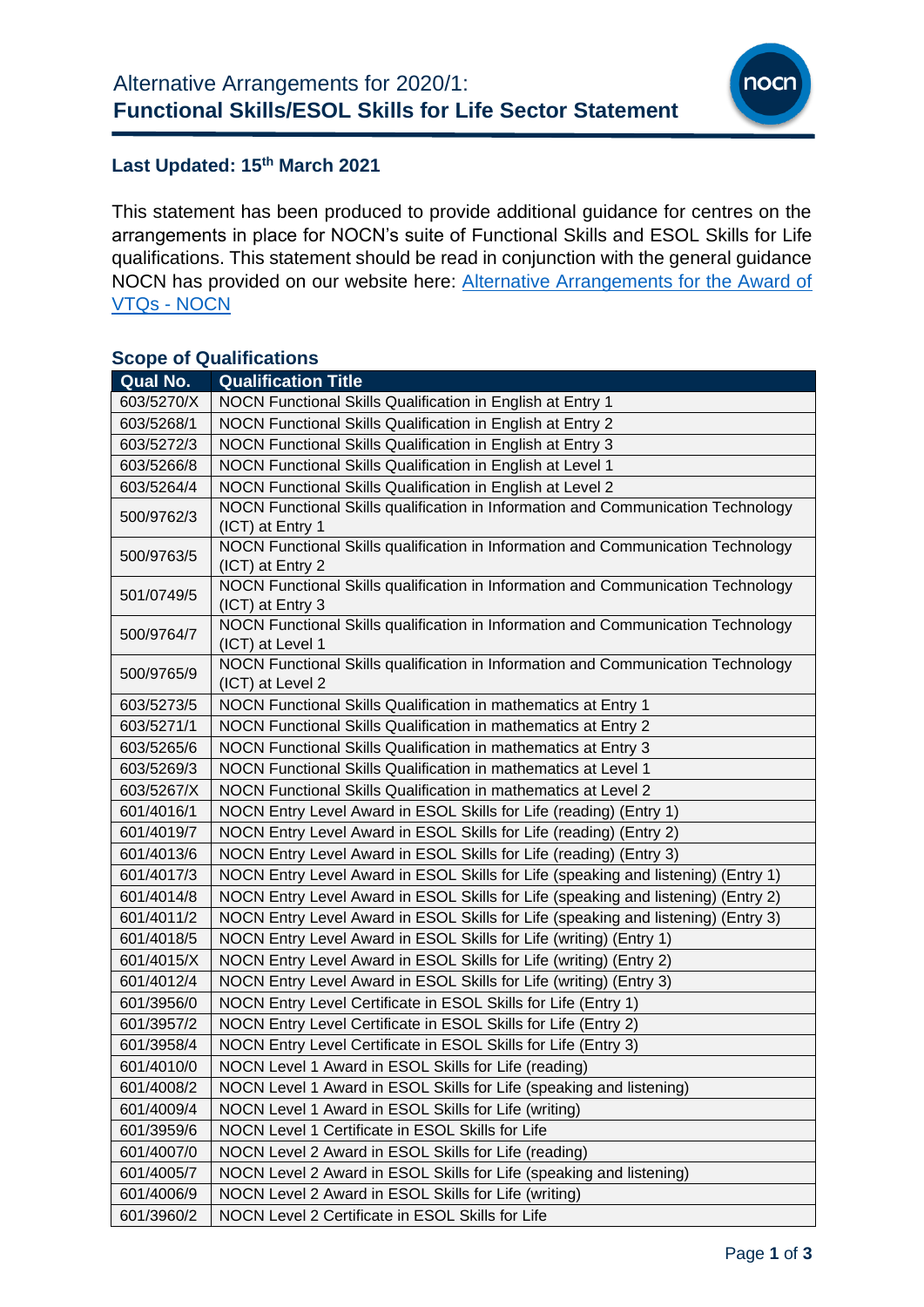# Alternative Arrangements for 2020/1: **Functional Skills/ESOL Skills for Life Sector Statement**



| 603/5675/3 | NOCN Entry Level Award in Mathematics Skills (Entry 1) |
|------------|--------------------------------------------------------|
| 603/5676/5 | NOCN Entry Level Award in Mathematics Skills (Entry 2) |
| 603/5678/9 | NOCN Entry Level Award in Mathematics Skills (Entry 3) |
| 603/5670/4 | NOCN Level 1 Award in Mathematics Skills               |
| 603/5671/6 | NOCN Level 2 Award in Mathematics Skills               |
| 603/5665/0 | NOCN Entry Level Award in English Skills (Entry 1)     |
| 603/5666/2 | NOCN Entry Level Award in English Skills (Entry 2)     |
| 603/5667/4 | NOCN Entry Level Award in English Skills (Entry 3)     |
| 603/5673/X | NOCN Level 1 Award in English Skills                   |
| 603/5674/1 | NOCN Level 2 Award in English Skills                   |

### **Sector Engagement**

NOCN is following the direction from the Department for Education and Ofqual that Functional Skills and Skills for Life qualifications must have a similar approach to awarding to learners studying General Qualifications, such as GCSEs or A-Levels. NOCN supports this approach and continues to liaise with the Awarding Organisations who offer these qualifications to have a common approach across the sector.

The Federation of Awarding Bodies (FAB) is currently facilitating a sector group for all AOs who offer Functional Skills and an agreed statement will be issued in the coming weeks.

### **Adaptations to Delivery/Assessment**

### **Where assessments can be delivered in line with public health guidelines, they should continue to take place.**

- Paper-based tests are on-demand and continue to be available.
- Online tests are on-demand and are available for Functional Skills English and Maths at Level 1 and Level 2.
- Remote invigilation for online tests is available. Invigilation can be carried out by trained college/centre/NOCN staff.
- Speaking, listening and communicating can be assessed remotely in adherence to NOCN guidance.
- In line with regulatory advice and guidance, Teachers are currently able to invigilate examinations.

### **Use of Teacher Assessment Grades (TAGs)**

**Where assessments cannot be accessed, alternative arrangements can be considered through a Teacher Assessed Grade. Colleges/centres therefore need to continue to work with their learners and gather assessment evidence where possible.**

• The (TAG) process has been decided as the best system possible, to ensure consistency and fairness, at a time where exams cannot be sat in the normal way.